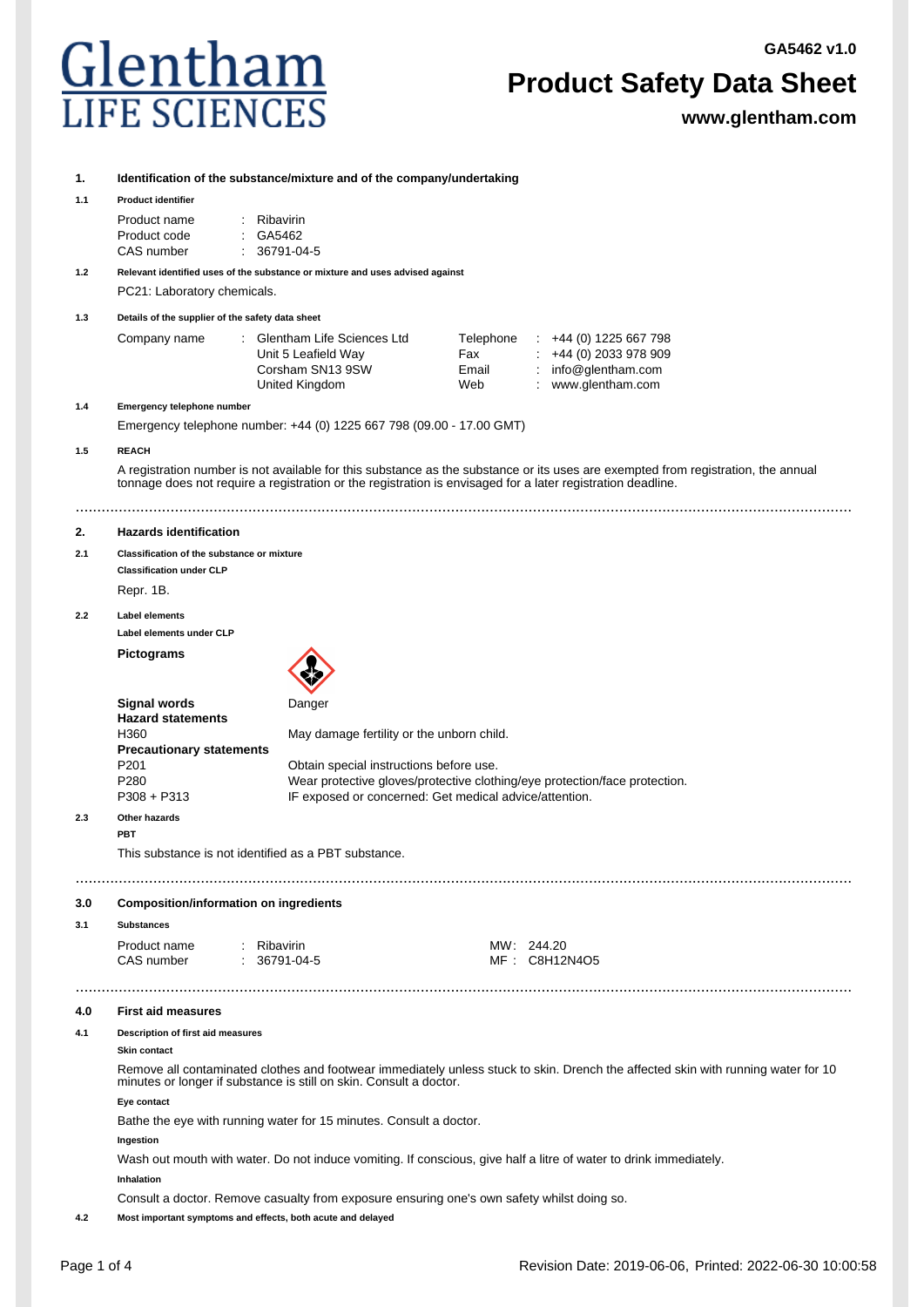

**Product Safety Data Sheet**

**www.glentham.com**

|     | <b>Skin contact</b>                                                                                                                                                                                                                                                                  |  |  |
|-----|--------------------------------------------------------------------------------------------------------------------------------------------------------------------------------------------------------------------------------------------------------------------------------------|--|--|
|     | There may be irritation and redness at the site of contact.                                                                                                                                                                                                                          |  |  |
|     | Eye contact                                                                                                                                                                                                                                                                          |  |  |
|     | There may be irritation and redness. The eyes may water profusely.                                                                                                                                                                                                                   |  |  |
|     | Ingestion                                                                                                                                                                                                                                                                            |  |  |
|     | There may be soreness and redness of the mouth and throat. Nausea and stomach pain may occur. There may be vomiting.                                                                                                                                                                 |  |  |
|     | <b>Inhalation</b>                                                                                                                                                                                                                                                                    |  |  |
|     | There may be irritation of the throat with a feeling of tightness in the chest.                                                                                                                                                                                                      |  |  |
|     | Delayed / immediate effects                                                                                                                                                                                                                                                          |  |  |
|     | Immediate effects can be expected after short-term exposure.                                                                                                                                                                                                                         |  |  |
| 4.3 | Indication of any immediate medical attention and special treatment needed<br>Immediate / special treatment                                                                                                                                                                          |  |  |
|     | Not applicable.                                                                                                                                                                                                                                                                      |  |  |
|     |                                                                                                                                                                                                                                                                                      |  |  |
| 5.0 | <b>Fire-fighting measures</b>                                                                                                                                                                                                                                                        |  |  |
| 5.1 | <b>Extinguishing media</b>                                                                                                                                                                                                                                                           |  |  |
|     | Use water spray to cool containers. Suitable extinguishing media for the surrounding fire should be used.                                                                                                                                                                            |  |  |
| 5.2 | Special hazards arising from the substance or mixture                                                                                                                                                                                                                                |  |  |
|     | <b>Exposure hazards</b>                                                                                                                                                                                                                                                              |  |  |
|     | In combustion emits toxic fumes.                                                                                                                                                                                                                                                     |  |  |
| 5.3 | <b>Advice for fire-fighters</b>                                                                                                                                                                                                                                                      |  |  |
|     | Wear self-contained breathing apparatus. Wear protective clothing to prevent contact with skin and eyes.                                                                                                                                                                             |  |  |
| 6.0 | Accidental release measures                                                                                                                                                                                                                                                          |  |  |
| 6.1 | Personal precautions, protective equipment and emergency procedures                                                                                                                                                                                                                  |  |  |
|     | <b>Personal precautions</b>                                                                                                                                                                                                                                                          |  |  |
|     | Refer to section 8 of SDS for personal protection details. If outside do not approach from downwind. If outside keep bystanders<br>upwind and away from danger point. Mark out the contaminated area with signs and prevent access to unauthorised personnel. Do<br>not create dust. |  |  |
| 6.2 | <b>Environmental precautions</b>                                                                                                                                                                                                                                                     |  |  |
|     | Do not discharge into drains or rivers.                                                                                                                                                                                                                                              |  |  |
| 6.3 | Methods and material for containment and cleaning up                                                                                                                                                                                                                                 |  |  |
|     | Clean-up procedures                                                                                                                                                                                                                                                                  |  |  |
|     | Transfer to a closable, labelled salvage container for disposal by an appropriate method. Clean-up should be dealt with only by<br>qualified personnel familiar with the specific substance.                                                                                         |  |  |
| 6.3 | Reference to other sections                                                                                                                                                                                                                                                          |  |  |
|     | Refer to section 8 of SDS.                                                                                                                                                                                                                                                           |  |  |
| 7.0 | Handling and storage                                                                                                                                                                                                                                                                 |  |  |
| 7.1 | Precautions for safe handling                                                                                                                                                                                                                                                        |  |  |
|     | <b>Handling requirements</b>                                                                                                                                                                                                                                                         |  |  |
|     | Ensure there is sufficient ventilation of the area. Do not handle in a confined space. Avoid the formation or spread of dust in the air.<br>Avoid direct contact with the substance.                                                                                                 |  |  |
| 7.2 | Conditions for safe storage, including any incompatibilities<br><b>Storage conditions</b>                                                                                                                                                                                            |  |  |
|     | Store in cool, well ventilated area. Keep container tightly closed. Avoid contact with water or humidity.                                                                                                                                                                            |  |  |
| 7.3 | Specific end use(s)                                                                                                                                                                                                                                                                  |  |  |
|     | No data available.                                                                                                                                                                                                                                                                   |  |  |
|     |                                                                                                                                                                                                                                                                                      |  |  |
| 8.0 | <b>Exposure controls/personal protection</b>                                                                                                                                                                                                                                         |  |  |
| 8.1 | <b>Control parameters</b>                                                                                                                                                                                                                                                            |  |  |
|     | Workplace exposure limits                                                                                                                                                                                                                                                            |  |  |
|     | Not applicable.                                                                                                                                                                                                                                                                      |  |  |
| 8.2 | <b>Exposure controls</b>                                                                                                                                                                                                                                                             |  |  |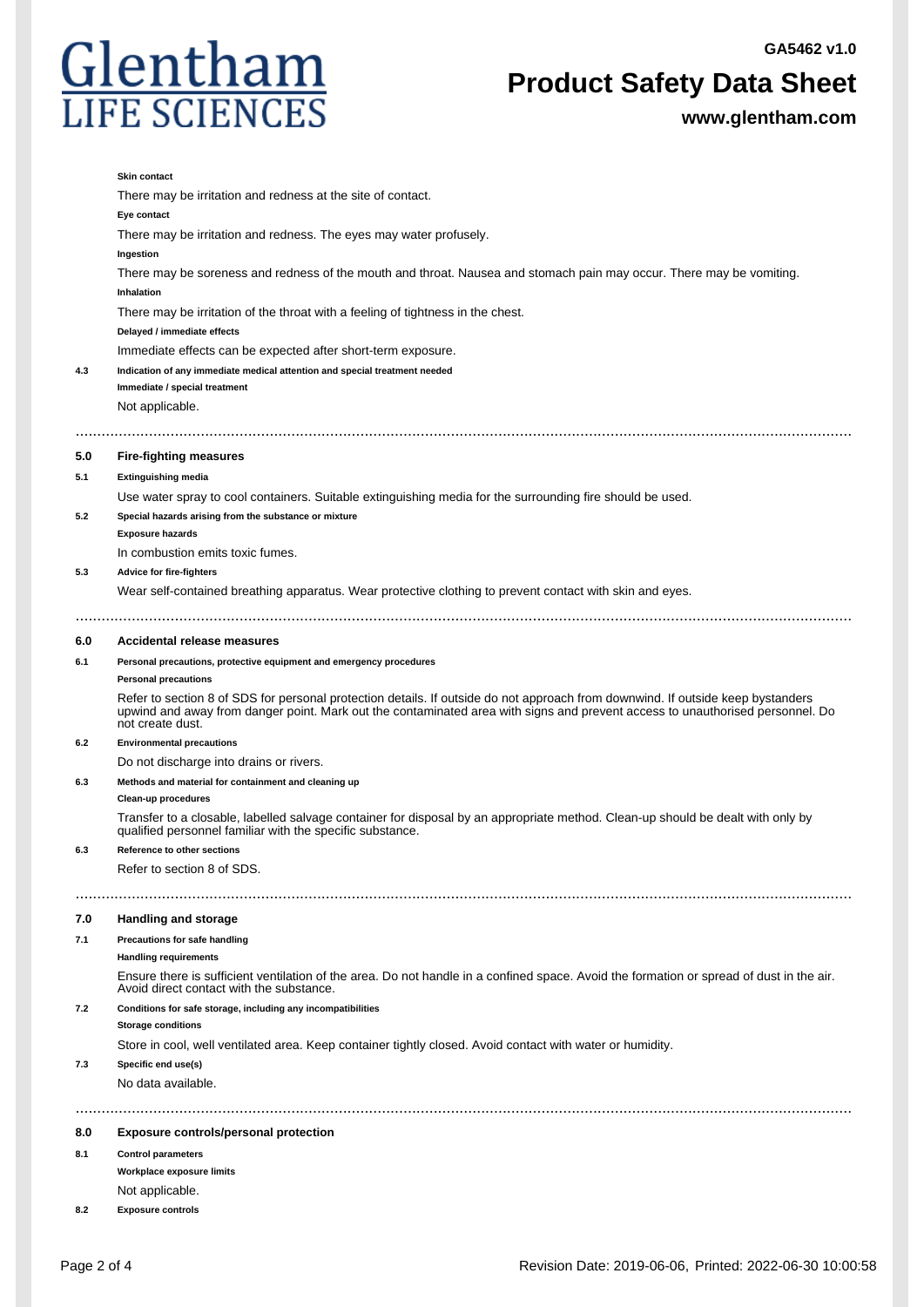

## **Product Safety Data Sheet**

**www.glentham.com**

|              | <b>Engineering measures</b>                                                                                                                                      |  |  |  |
|--------------|------------------------------------------------------------------------------------------------------------------------------------------------------------------|--|--|--|
|              | Ensure there is sufficient ventilation of the area.                                                                                                              |  |  |  |
|              | <b>Respiratory protection</b>                                                                                                                                    |  |  |  |
|              | Respiratory protective device with particle filter. Self- contained breathing apparatus must be available in case of emergency.                                  |  |  |  |
|              | <b>Hand protection</b>                                                                                                                                           |  |  |  |
|              | Protective gloves.                                                                                                                                               |  |  |  |
|              | Eye protection                                                                                                                                                   |  |  |  |
|              | Safety glasses. Ensure eye bath is to hand.<br>Skin protection                                                                                                   |  |  |  |
|              | Protective clothing.                                                                                                                                             |  |  |  |
|              | .                                                                                                                                                                |  |  |  |
| 9.0          | Physical and chemical properties                                                                                                                                 |  |  |  |
| 9.1          | Information on basic physical and chemical properties                                                                                                            |  |  |  |
|              | Physical Form:<br>Powder                                                                                                                                         |  |  |  |
|              | Colour:<br>White                                                                                                                                                 |  |  |  |
| 9.2          | Other information                                                                                                                                                |  |  |  |
|              | Not applicable.                                                                                                                                                  |  |  |  |
|              |                                                                                                                                                                  |  |  |  |
| 10.0         | <b>Stability and reactivity</b>                                                                                                                                  |  |  |  |
| 10.1         | Reactivity                                                                                                                                                       |  |  |  |
|              | Stable under recommended transport or storage conditions.                                                                                                        |  |  |  |
| 10.2         | <b>Chemical stability</b>                                                                                                                                        |  |  |  |
|              | Stable under normal conditions.                                                                                                                                  |  |  |  |
| 10.3         | Possibility of hazardous reactions                                                                                                                               |  |  |  |
|              | <b>Hazardous reactions</b>                                                                                                                                       |  |  |  |
|              | Hazardous reactions will not occur under normal transport or storage conditions. Decomposition may occur on exposure to conditions<br>or materials listed below. |  |  |  |
| 10.4         | <b>Conditions to avoid</b>                                                                                                                                       |  |  |  |
|              | Heat.                                                                                                                                                            |  |  |  |
| 10.5         | Incompatible materials                                                                                                                                           |  |  |  |
|              | <b>Materials to avoid</b>                                                                                                                                        |  |  |  |
|              | Strong acids. Strong oxidising agents.                                                                                                                           |  |  |  |
|              |                                                                                                                                                                  |  |  |  |
| 11.0<br>11.1 | <b>Toxicological information</b><br>Information on toxicological effects                                                                                         |  |  |  |
|              | <b>Toxicity values</b>                                                                                                                                           |  |  |  |
|              | Not applicable.                                                                                                                                                  |  |  |  |
| 11.2         | Information on toxicological effects                                                                                                                             |  |  |  |
|              | <b>Skin contact</b>                                                                                                                                              |  |  |  |
|              | There may be irritation and redness at the site of contact.                                                                                                      |  |  |  |
|              | Eye contact                                                                                                                                                      |  |  |  |
|              | There may be irritation and redness. The eyes may water profusely.                                                                                               |  |  |  |
|              | Ingestion                                                                                                                                                        |  |  |  |
|              | There may be soreness and redness of the mouth and throat. Nausea and stomach pain may occur. There may be vomiting.<br>Inhalation                               |  |  |  |
|              | There may be irritation of the throat with a feeling of tightness in the chest.                                                                                  |  |  |  |
|              | Delayed / immediate effects                                                                                                                                      |  |  |  |
|              | Immediate effects can be expected after short-term exposure.                                                                                                     |  |  |  |
|              | Other information                                                                                                                                                |  |  |  |
|              |                                                                                                                                                                  |  |  |  |
| 12.0         | <b>Ecological information</b>                                                                                                                                    |  |  |  |

**12.1 Toxicity**